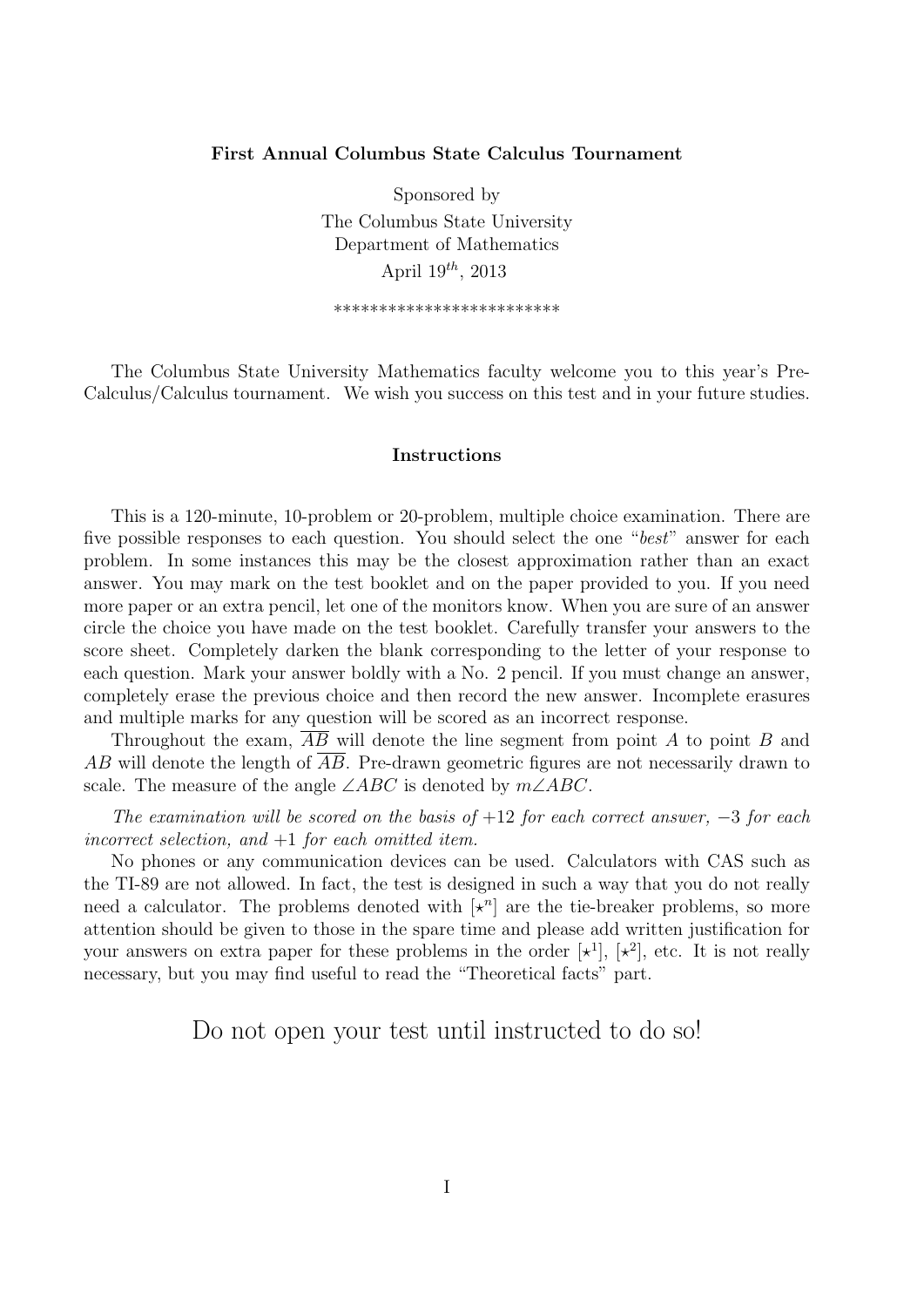## **Theoretical facts that you may find useful.**

In this exam:

*(1) Unless otherwise specified, the domain of a function f is assumed to be the set of all real numbers x for which f*(*x*) *is a real number.*

*(2) The inverse of a trigonometric function f may be indicated using the inverse function notation*  $f^{-1}$  *or with the prefix "arc"* (*e.g.,*  $\sin^{-1} x = \arcsin x$ ).

*(3) The derivative of a function f is denoted by f ′ . Second and third derivatives are denoted by f ′′ and f ′′′ respectively.*

**Theorem 1:** If a function, which is two times differentiable, satisfies  $f''(x) \geq 0$  for *x* in some interval *I*, we can conclude that *f* is convex upward on *I*.

**Theorem 2:** A differentiable function for which  $f'(x)$  changes sign at *a*, then *f* has a local extrema at *a*.

**Theorem 3:** The area of the region between the graphs of *f* and *g* (continuous functions),  $x \in [a, b]$ , is given by

$$
A = \int_{a}^{b} |f(x) - g(x)| dx
$$

**Theorem 4:** The fundamental theorem of calculus:

(a) If *f* is continuous on the interval [a, b], then  $F(x) = \int_a^x f(t)dt$  is differentiable and  $F'(x) = f(x)$  for all  $x \in [a, b]$ .

(b) If *f* Riemann integrable on [*a, b*] and *F* is an antiderivative of *f*, then  $\int_a^b f(t)dt =$  $F(b) - F(a)$ .

**Theorem 5:** If *f* is differentiable and  $f'(x) \ge 0$  on some interval, then *f* is non-decreasing on that interval.

**Definition:** A function is Riemann integrable on [a, b] if the following limit exists and it is independent of the partition  $\Delta = (x_0 = a, x_1, ..., x_{n-1}, x_n = b)$ , and the points  $c_i \in [x_{i-1}, x_i]$ ,  $i = 1, 2, ..., n$ 

$$
\lim_{||\Delta|| \to 0} \sum f(c_i)(x_i - x_{i-1}) = L.
$$

If this is the case, *L* is written as  $\int_a^b f(t)dt$ .

**Differentiation Rules:**  $(fg)' = f'g + fg'$ ,  $(f \circ g)' = (f' \circ g)g'$ ,  $\frac{d}{dx} \arcsin x = \frac{1}{\sqrt{1-\frac{1}{\sqrt{1-\frac{1}{n}}}}}$  $\frac{1}{1-x^2}$  for all  $|x| < 1$ ,  $\frac{d}{dx}x^{\alpha} = \alpha x^{\alpha-1}$  for all  $x > 0$ ,  $(f/g)' = (f'g - fg')/g^2$ ,  $(u^v)' = vu^{v-1}u' + u^v(\ln u)v'$ ,  $\frac{d}{dx}$  tan  $x = \sec^2 x$ .

**(IVT)** Intermediate Value Theorem: If  $f : [a, b] \rightarrow \mathbb{R}$  is continuous, and *y* is between *f*(*a*) and *f*(*b*) then there exits  $c \in [a, b]$ , such that  $f(c) = y$ .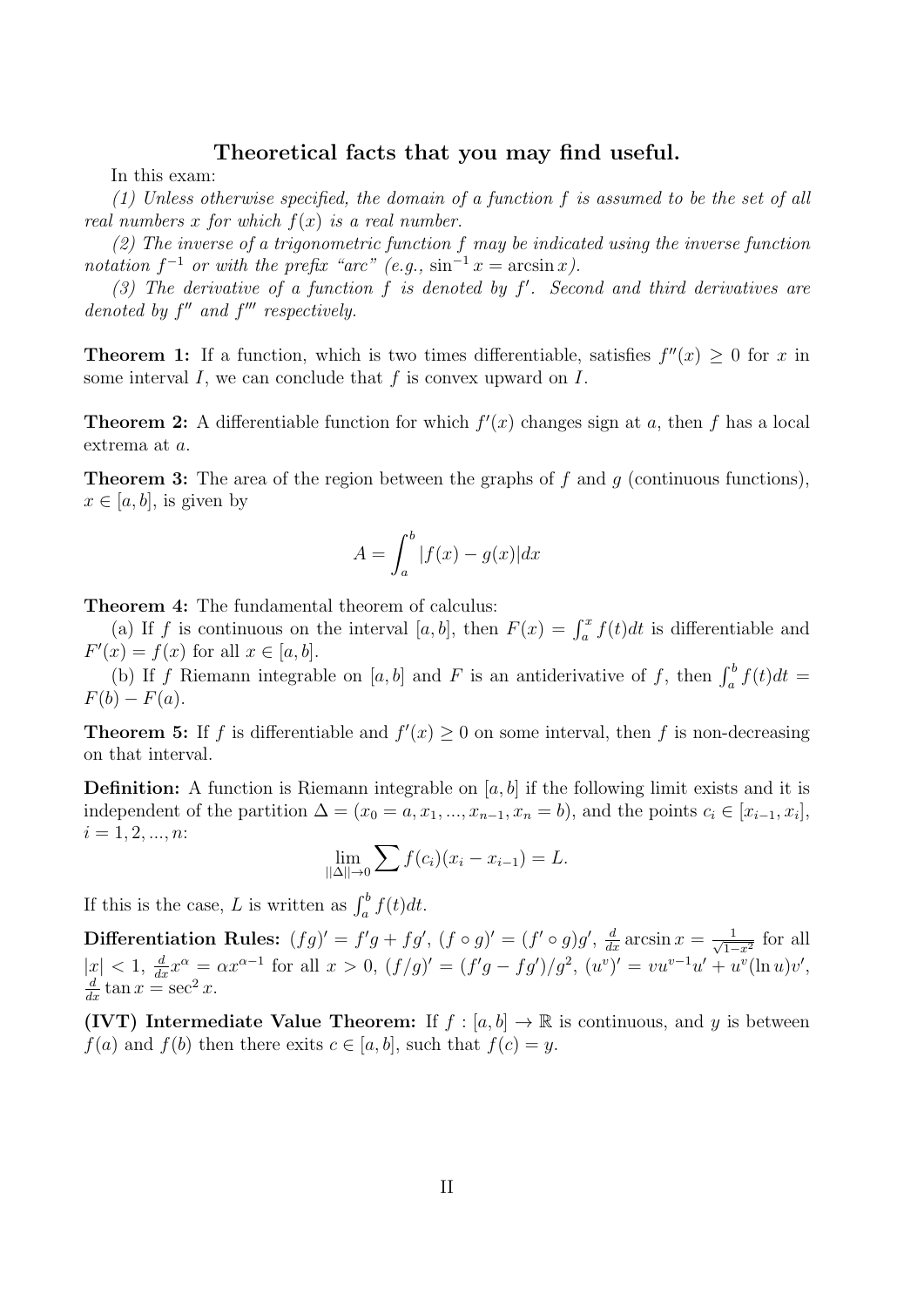## **Calculus Problems**

- 1. (I) Every function *f* is continuous.
	- (II) Every continuous function is differentiable.
	- (III) Every differentiable function is continuous.
	- (IV) There exist continuous functions which are not differentiable.

Which of the above statements are true?

- (A) (I) and (II)  $(B)$  (I) and (III)  $(C)$  (II) and (III)
- (D) (III) and (IV)  $(E)$  (E) (I) and (IV)
- 2. The Intermediate Value Theorem can be used for the function  $f(x) = 2 \sin x \cos x$ on the interval [a, b] to obtain a value  $c \in (a, b)$  such that  $f(c) = 0$ . What is a good option for  $[a, b]$  ?

(A)  $\left[\frac{\pi}{2}, \pi\right]$  (B)  $\left[\frac{\pi}{6}, \frac{\pi}{4}\right]$  $\frac{\pi}{4}$ ] (C)  $\left[-\frac{\pi}{2}\right]$  $(\frac{\pi}{2}, 0]$  (D)  $[-\frac{\pi}{4}]$  $(\frac{\pi}{4}, 0]$  (E)  $[0, \pi]$ 

3. The values of *a* and *b* are chosen in such a way the function

$$
f(x) = \begin{cases} ax^2 + bx - 1 \text{ if } x \le -2, \\ b - ax \text{ if } x \in (-2, 2), \\ bx^2 + ax + 7 \text{ if } x \ge 2, \end{cases}
$$

is continuous on the whole real line (graph as in the adjacent figure). What is  $(a+b)^2$ ?

- (A) 4 (B) 3 (C) 2
- $(D) 1$   $(E) 0$

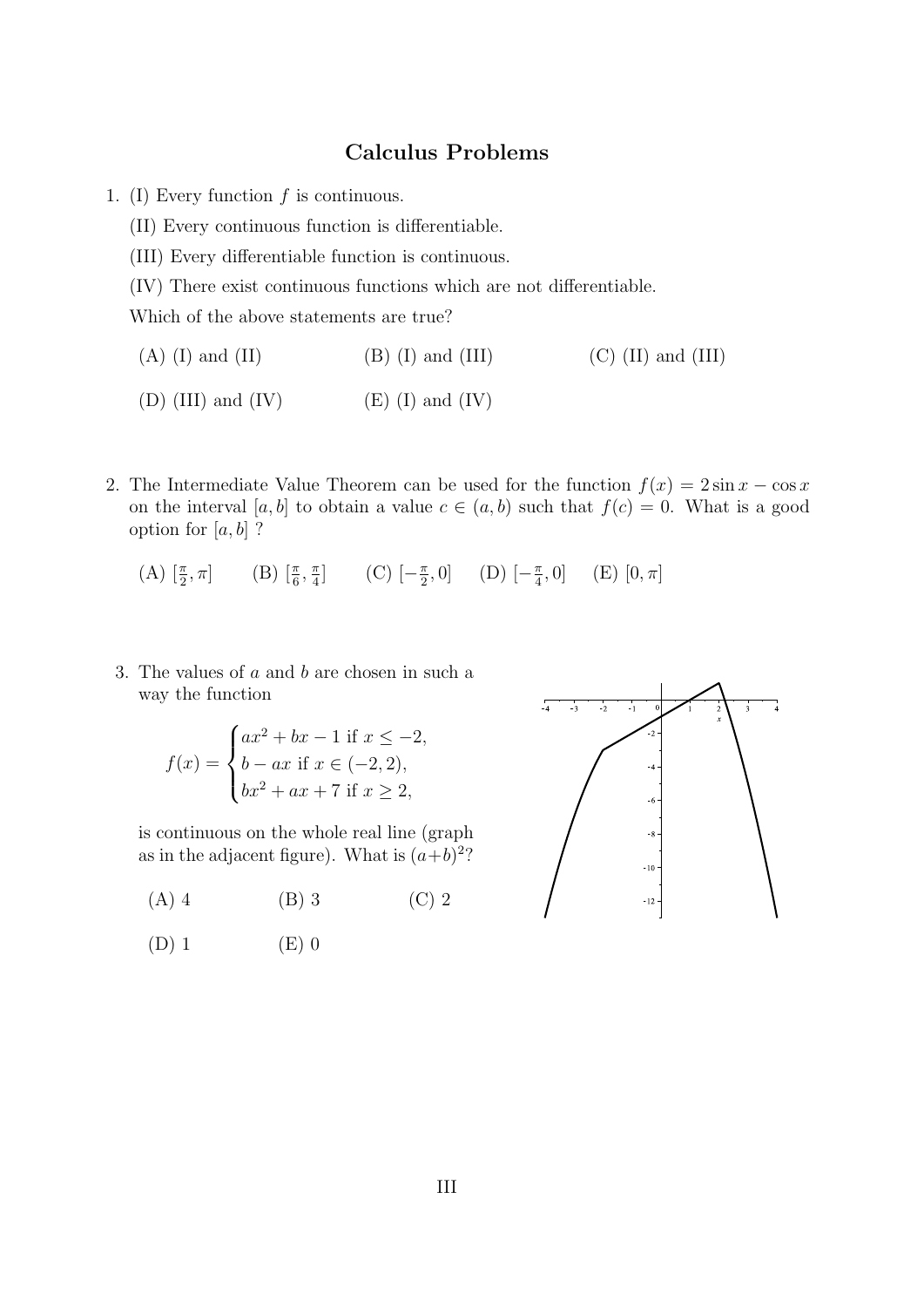- 4. The function  $f(x) = x^2 e^x$  is convex downward on the interval  $[a, b]$ , convex upward on  $(-\infty, a]$  and<br>also on  $[b, \infty)$ . Then what is *ab* ? Then what is *ab* ?
	- (A) 1 (B) 2 (C) 3
	- $(D)$  4  $(E)$  5



- 5. The function  $f(x) = \frac{1-x}{2+x^2}$  $\frac{1}{x^2+2}$  has a maximum value of  $f(a)$  and a minimum value of  $f(b)$ . Then, what is the value of  $a^2 + b^2$ ?
	- (A) 5 (B) 6 (C) 7 (D) 8 (E) 9
	- 6. The area of the regions between the graphs of equations  $y = 3x$  and  $y = 2(x^2 - 1)$  is a rational number which can be written in reduced form as 5 *m*  $\frac{3}{3(2^n)}$ , for some integers *m* and *n* (see the adjacent figure). What is  $m(n + 1)$ ?
		- (A) 10 (B) 12 (C) 14
		- (D) 16 (E) 18



- 7. Suppose that *f* is differentiable and  $g(x) = x^2 f(1/x)$ . If  $f(1) = 3$  and  $f'(1) = 4$ , what is  $g'(1)$ ?
	- (A) -2 (B) -1 (C) 0 (D) 1 (E) 2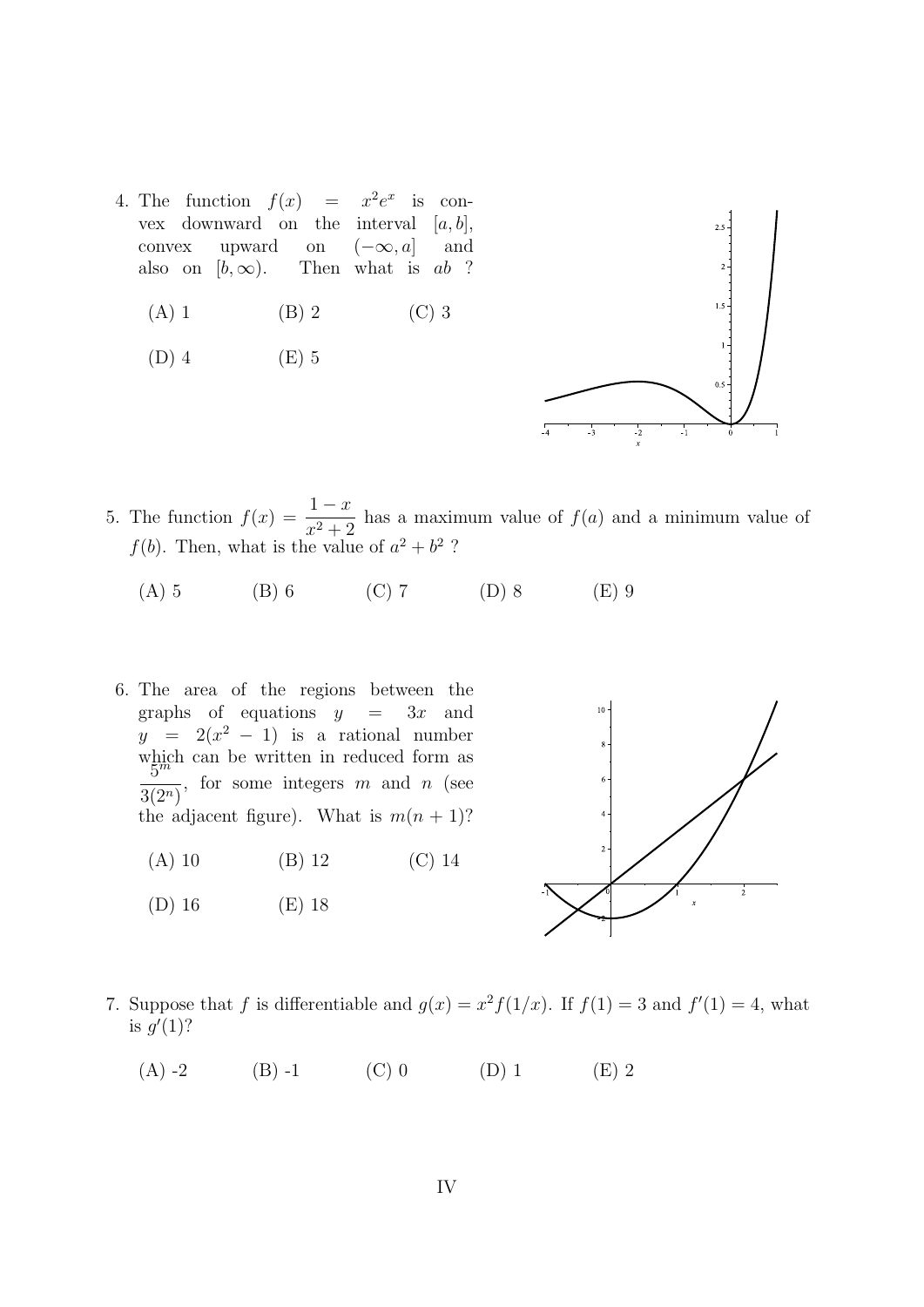8. What is the value of the limit

lim*<sup>x</sup>→∞* ∫ *<sup>x</sup>* 0 *√* 3 + 16*t* <sup>2</sup>*dt x* <sup>2</sup> + 1 *.* (A) 1 (B) 2 (C) 3 (D) 4 (E) 5

9. The positive integers *m* and *n* are relatively prime, and chosen in such a way that

$$
\lim_{x \to 0} \frac{3\sqrt{49 + x} - 7\sqrt{9 - x}}{x} = \frac{m}{n}.
$$

What is  $m + n$ ?

(A) 20 (B) 30 (C) 40 (D) 50 (E) 60

10. We let *m* be the smallest positive integer such that

$$
m\int_0^2 \frac{1-x}{\sqrt{1+4x}}dx
$$

is also an integer. What is *m*?

- (A) 5 (B) 6 (C) 3 (D) 4 (E) 0
- 11. Determine the equation of the tangent line to the graph of equation  $(3x+2y)^4 x^2y = 2$ at the point  $(1, -1)$ .
	- (A)  $y = 2x 3$  (B)  $y = 1 2x$  (C)  $3y + 4x = 1$ (D)  $y = -x$  (E)  $y = x - 2$
- 12. In the accompanying figure we have the graphs of  $f$ ,  $f'$  and  $f''$ . Identify these graphs with the roman numerals shown.
	- (A)  $\frac{I=f}{II=f'}$ (B)  $\frac{I=f}{III=f'}$ (C)  $\frac{II = f}{III = f'}$ (D)  $\begin{array}{c} II = f \\ I = f' \end{array}$ (E)  $\frac{III = f}{II = f'}$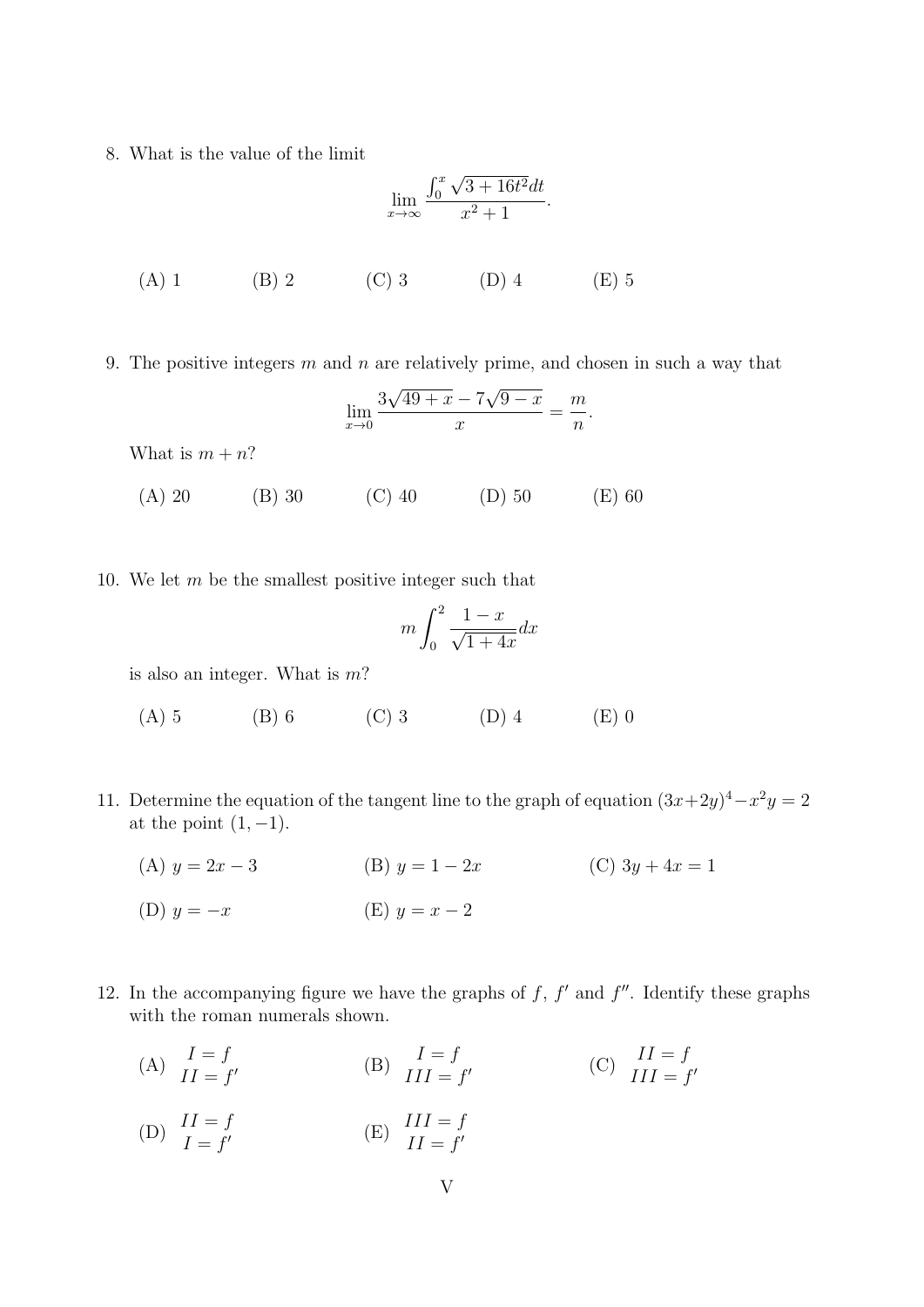

13. If  $f(x) = x^x$ , then its derivative satisfies

 $f'(x) = xf(x)(m + n \ln x)$ , for all  $x > 0$ ,

with *m* and *n* some positive real numbers. What is  $m + n$ ?

(A) 1 (B) 2 (C) 3 (D) 4 (E) 5

14. For *m* and *n* relatively prime positive integers, we have

$$
\lim_{x \to 0} (\cos x)^{\cot^2 x} = e^{-m/n}.
$$

What is  $n - m$ .

(A) 1 (B) 2 (C) 3 (D) 4 (E) 5

15. *Find*  $F'(1)$  *for the function*  $F(x) = \int^{x^5}$ 1*/x*<sup>5</sup> 1  $\frac{1}{1+t^4}dt, x \in (0,2).$ (A) 1 (B) 2 (C) 3 (D) 4 (E) 5

16. Let *f* be a continuous function defined on  $[-1, 1]$  and such that  $f(x) + f(-x) = x^4$  for  $all \ x \in [-1, 1]$ *. What is*  $\int_{-1}^{1} f(x) dx$ ?

(A)  $1/2$  (B)  $1/3$  (C)  $1/4$  (D)  $1/5$  (E)  $1/6$